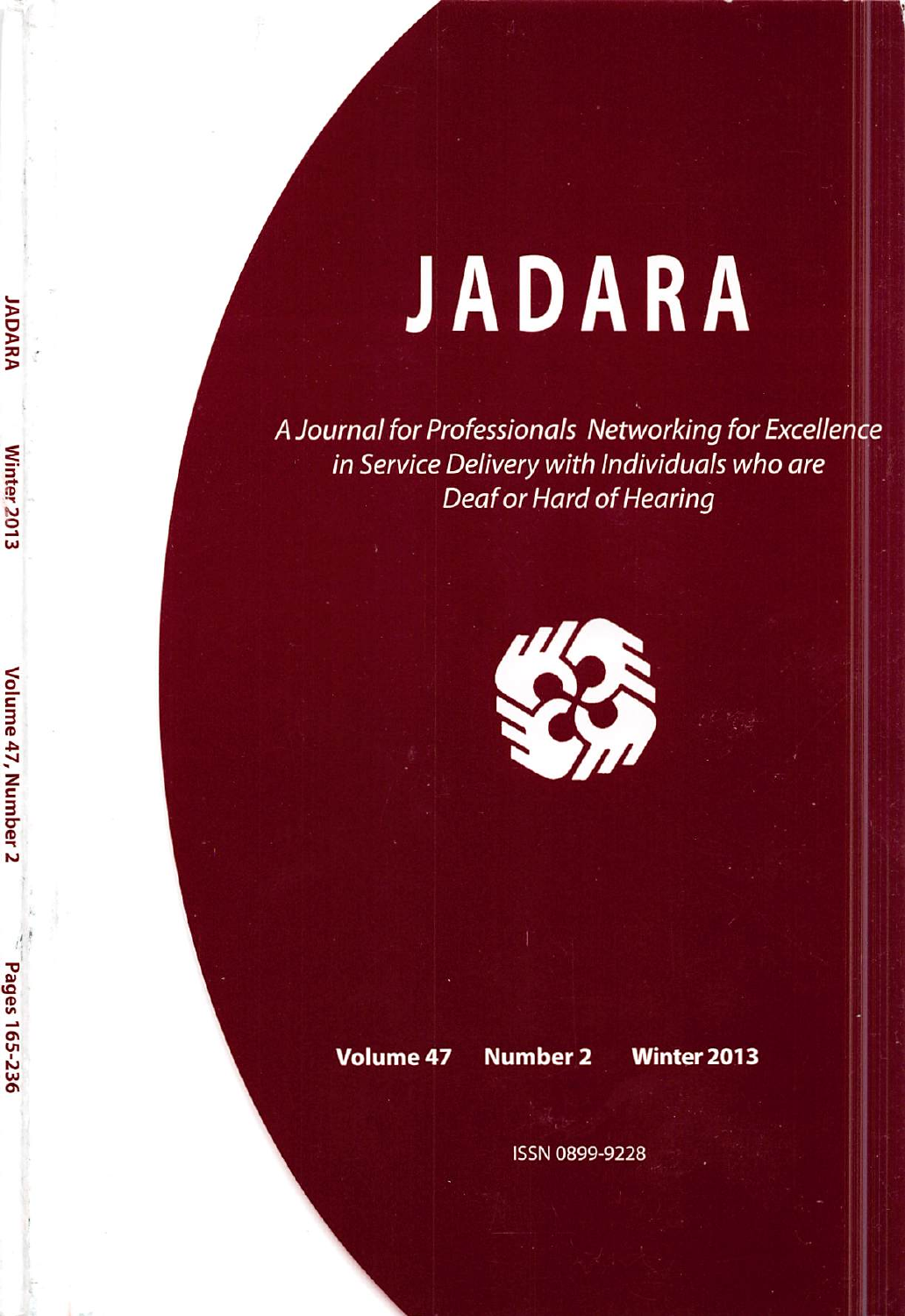

The official publication of ADARA

A Journal for Professionals Networking for Excellence in Service Delivery with Individuals who are Deaf or Hard of Hearing

> Senior Editor David M. Feldman, Barry University

### Editorial Review Board

Pamela Dean Mayo Clinic

Lawrence H. Pick Gallaudet University

Denise Kavin PEPNet-Northeast

Gabriel I. Lomas Western Connecticut State University

Shawn P. Saladin The University of Texas -Pan American

Steven R. Sligar East Carolina University